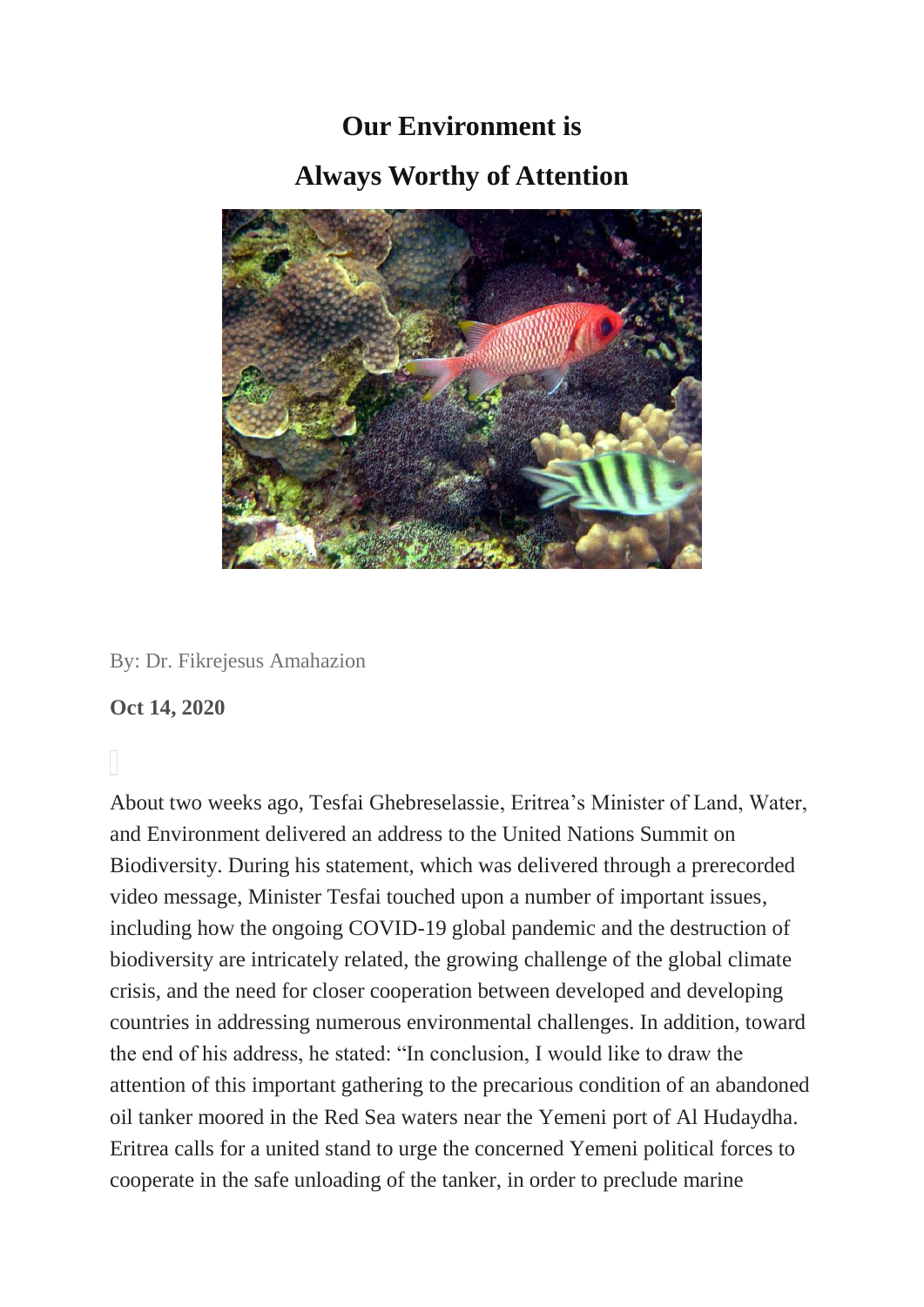ecological catastrophe and socioeconomic damage that could result by spill dispersion of over one million barrels of crude oil from the tanker into the waters of southern Red Sea." This issue is of fundamental significance to Eritrea for several reasons and should be put into proper context.

To begin, not only is it unfolding extremely close to home, the coastal areas are some of Eritrea's most unique, richly diverse, and important regions. Although the country is not the largest in terms of geographic area, it does contain a wide range of ecosystem types. One of the most important is the coastal marine and island ecosystems of the Red Sea. Eritrea's northeastern and eastern areas have an extensive coastline spanning approximately 1,900 km along the Red Sea directly across from Saudi Arabia and Yemen. In fact, the country's coastline is one of the longest in all of Africa, behind only Madagascar, Somalia, South Africa, Mozambique, and Egypt. Moreover, Eritrea has well over 350 islands of varying sizes, most of them concentrated in the Dahlak archipelago, east of Massawa. (The largest of the islands is Dahlak Kebir). The waters off Eritrea contain over 1,100 fish species and 44 genera of hard coral, resulting in one of the highest recorded levels of endemism and species diversity for a water body. Remarkably, around 18 percent of fish species and 20 percent of coral species are reported to be endemic to these waters. Of course, the coastal region is also home to a large number of Eritreans, a vital source of livelihood for many, of considerable and growing socioeconomic importance, and host to Eritrea's two main ports, Massawa and Assab.

Second, the risks and dangers posed by the aging oil tanker can only be regarded as clear, very serious, and worthy of continued close attention. Built-in the 1970s, the rusting, decaying vessel is loaded with more than a million barrels of crude oil (approximately 1.1 million barrels) and has had virtually no maintenance for over five years due to the ongoing conflict. Both officials from the United Nations and a slew of experts have warned of a potential humanitarian, environmental, and economic catastrophe in the region if the tanker should leak, rupture, or explode.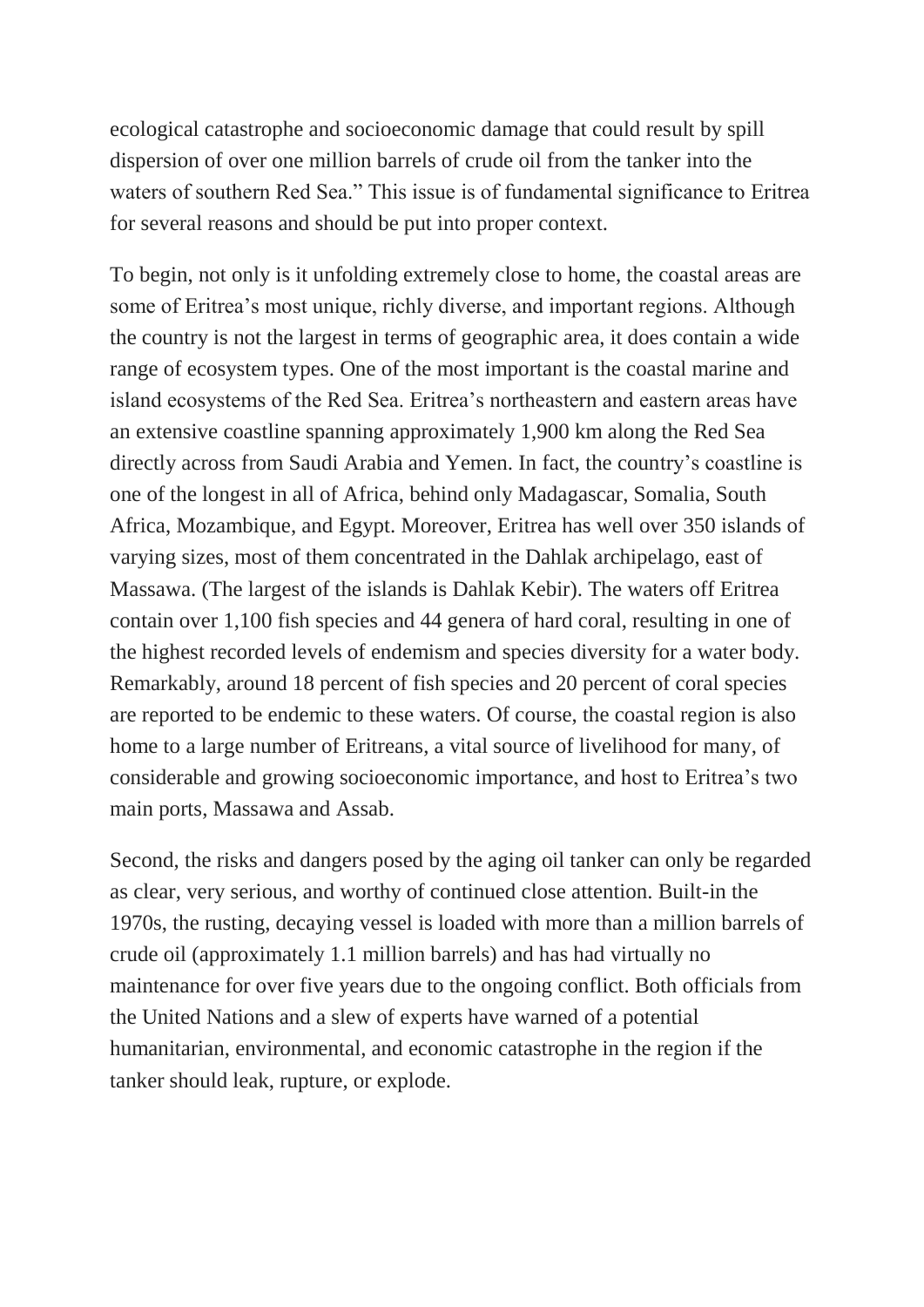Last August, the UN Secretary-General, António Guterres, warned that the fallout from a tanker spill or oil slick could "severely harm Red Sea ecosystems relied on by 30 million people across the region," while the ship, which is basically a ticking time bomb in the middle of a conflict zone, also threatens one of the world's busiest and most strategic international shipping routes. According to some estimates, the Red Sea ecology would need over 30 years to recover from the ensuing dire consequences of a massive oil spill. For a sobering comparison, fears have been raised that the tanker could lead to an environmental disaster in the Red Sea four times greater than the Exxon Valdez oil spill. The 1989 Exxon Valdez disaster was one of the largest oil spills in US history, with the large tanker spilling nearly 300,000 barrels of toxic crude oil, polluting hundreds of miles of shoreline, devastating local ecosystems, and destroying the livelihoods of many engaged in the local fishing sector.

Thus, within the overall context described in the preceding paragraphs, Minister Tesfai's comments and appeals seem more than reasonable and well-placed.

As a final point, it is worth recalling that concern and regard for the local and surrounding natural environment is not a passing fad or recent trend in Eritrea. Rather, the environment has always been a critical topic for Eritrea. For instance, the National Charter (1994) states, "We are committed to economic growth but in conjunction with social justice and the protection of the natural environment". Additionally, Eritrea is party to numerous environment-related international agreements, including, inter alia, the following: Convention on International Trade in Endangered Species of Wild Fauna and Flora (acceded 22 January 1995); United Nations Framework Convention on Climate Change, 1992 (acceded 24 April 1995); Convention on Biological Diversity (approved 21 March 1996); United Nations Convention to Combat Desertification in those Countries Experiencing Serious Drought and/or Desertification, Particularly in Africa, 1994 (signed 14 October 1994 and ratified 14 August 1996); World Heritage Convention, 1972 (accepted 24 October 2001); Stockholm Convention on Persistent Organic Pollutants, 2001 (acceded 10 March 2005); Cartagena Protocol on Biosafety to the Convention on Biological Diversity, 2000 (acceded 10 March 2005); Kyoto Protocol to the United Nations Framework Convention on Climate Change, 1997 (acceded 28 July 2005); Paris Agreement, 2015